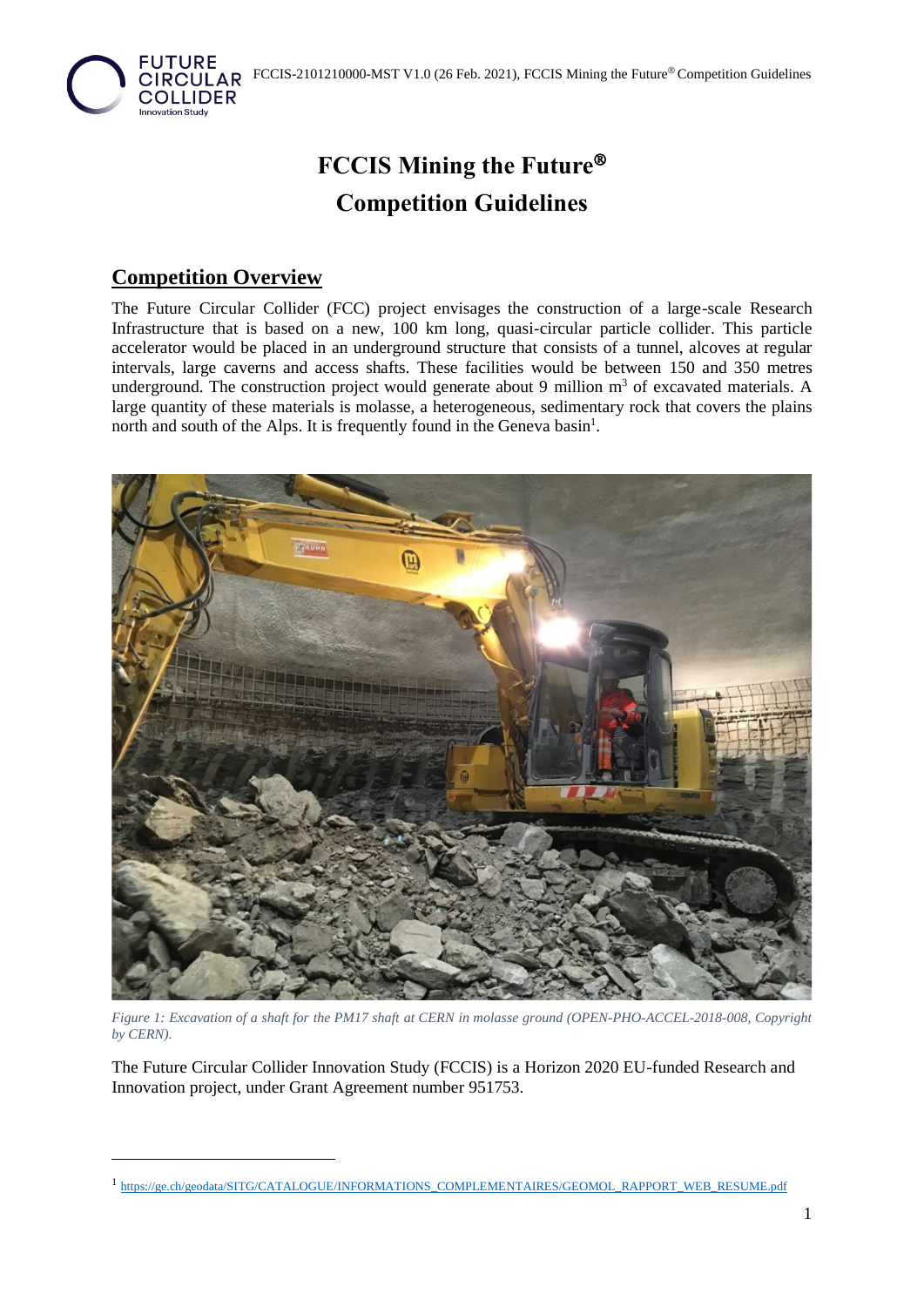

The FCCIS Mining the Future<sup>®</sup> Competition (the "Competition") has been launched by Montanuniversität Leoben, Austria (the "Competition Organiser") and CERN, both members of the FCCIS consortium, to identify credible approaches for the innovative re-use of the molasse materials that are expected to be encountered during the construction phase, in order to help reduce the amount of excavated materials that will have to be disposed in landfills.

A Judging Panel of internationally renowned experts from subsurface-engineering, excavation materials re-use, and innovation management will judge the Competition over a period of around one and a half years to select the most promising application.

The winner of the Competition will be awarded financial assistance for services required to advance the technology readiness level (TRL) of the proposed technology, in terms of carrying out further needed tests and analysis activities for the proposed re-use approach in laboratories. Such analysis works will be contracted by the Competition Organiser for the winner. They may include small scale and/or largescale tests at facilities such as the full-scale underground research centre ZaB-Zentrum am Berg. This procedure aims at bringing the new product, service or process to market.

The award, as described above, has a value of up to 40 000 EUR.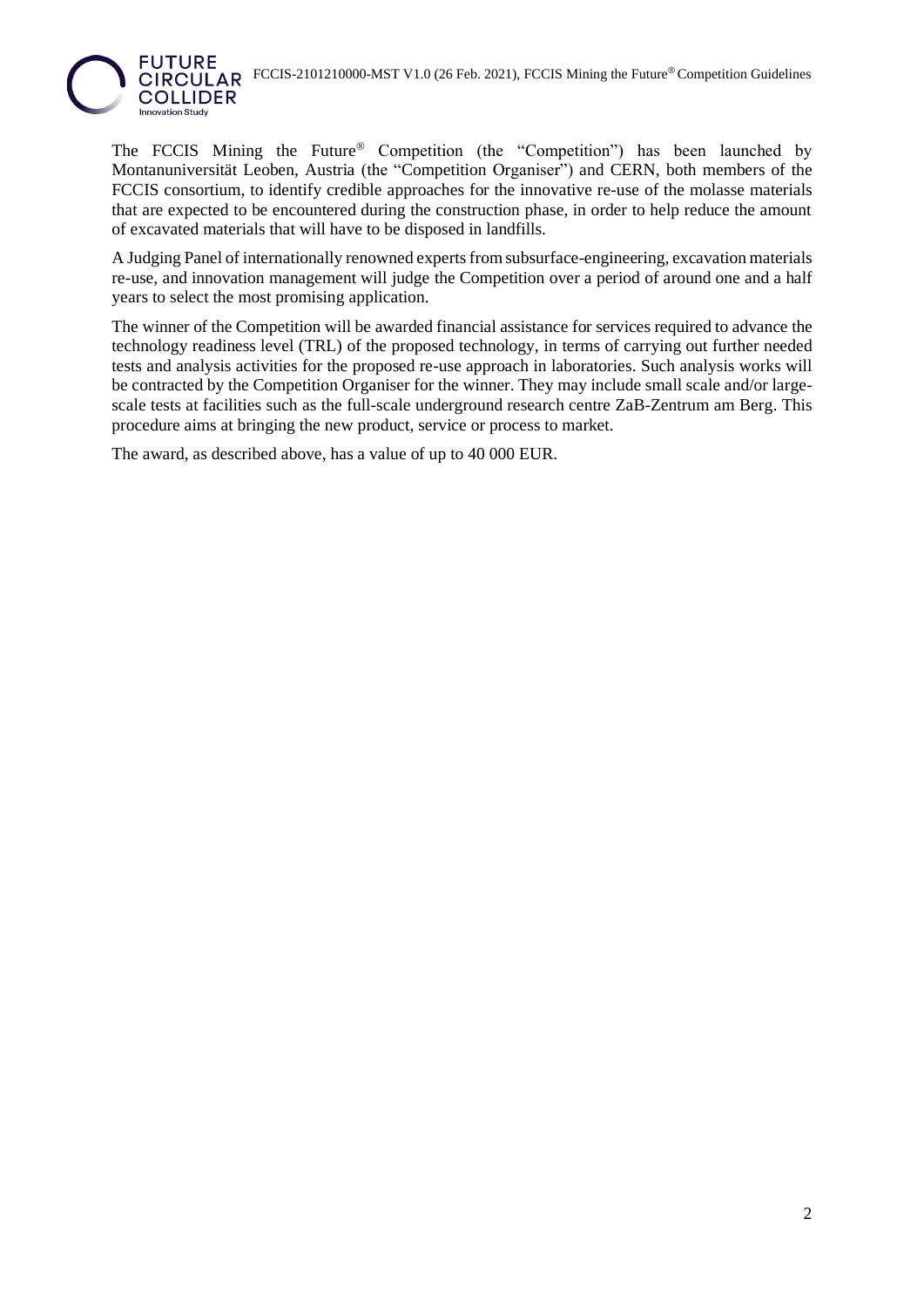

### **PART 1 – Participation in the Competition**

### **A. Participation requirements**

Participation in the Competition is open to the following legal entities and natural persons from countries that are eligible to participate in the EU-funded Horizon 2020 framework programme<sup>2</sup>:

- Individual persons;
- Non-profit, academic and higher education organisations;
- International European Interest Organisations (IEIOs);
- For-profit organisations, including companies and firm consortia which have their corporate headquarters in EU or Horizon 2020 associated countries.

Please note that legal entities and natural persons affiliated to entities that have designated a member to the Judging Panel are not eligible to participate<sup>3</sup>.

Applications by participants that do not meet the above participation requirements will not be evaluated.

The Competition Organiser reserves the right to limit, or restrict upon notice, participation in the Competition to any person or entity at any time.

Participants may withdraw from the Competition at any time.

#### **B. Application process and deadline**

Participants must submit their applications using the form that is made available on the Competition website through the following link:

#### <http://cern.ch/registration-mining-the-future>

#### The **submission of applications to the Competition starts on 15 April 2021.**

The **deadline for submission of applications to the Competition is 31 October 2021.**

It will not be possible to submit applications to the Competition after the deadline.

Applications that are submitted by participants after the deadline are non-compliant with these Competition Guidelines and will not be evaluated.

Any personal data submitted as part of the applications will be processed in accordance with the applicable legal frameworks.

<sup>&</sup>lt;sup>2</sup> [https://ec.europa.eu/research/participants/data/ref/h2020/other/wp/2018-2020/annexes/h2020-wp1820-annex-a-countries-rules\\_en.pdf](https://ec.europa.eu/research/participants/data/ref/h2020/other/wp/2018-2020/annexes/h2020-wp1820-annex-a-countries-rules_en.pdf)

<sup>3</sup> The concerned organisations are: B+G Betontechnologie + Materialbewirtschaftung AG (Switzerland), Cerema (France), CETU (France), Montanuniversität Leoben (Austria), IBP Fraunhofer (Germany), SIMATEC (Switzerland), TELT (France, Italy), Wirtschaftsuniversität Wien (Austria).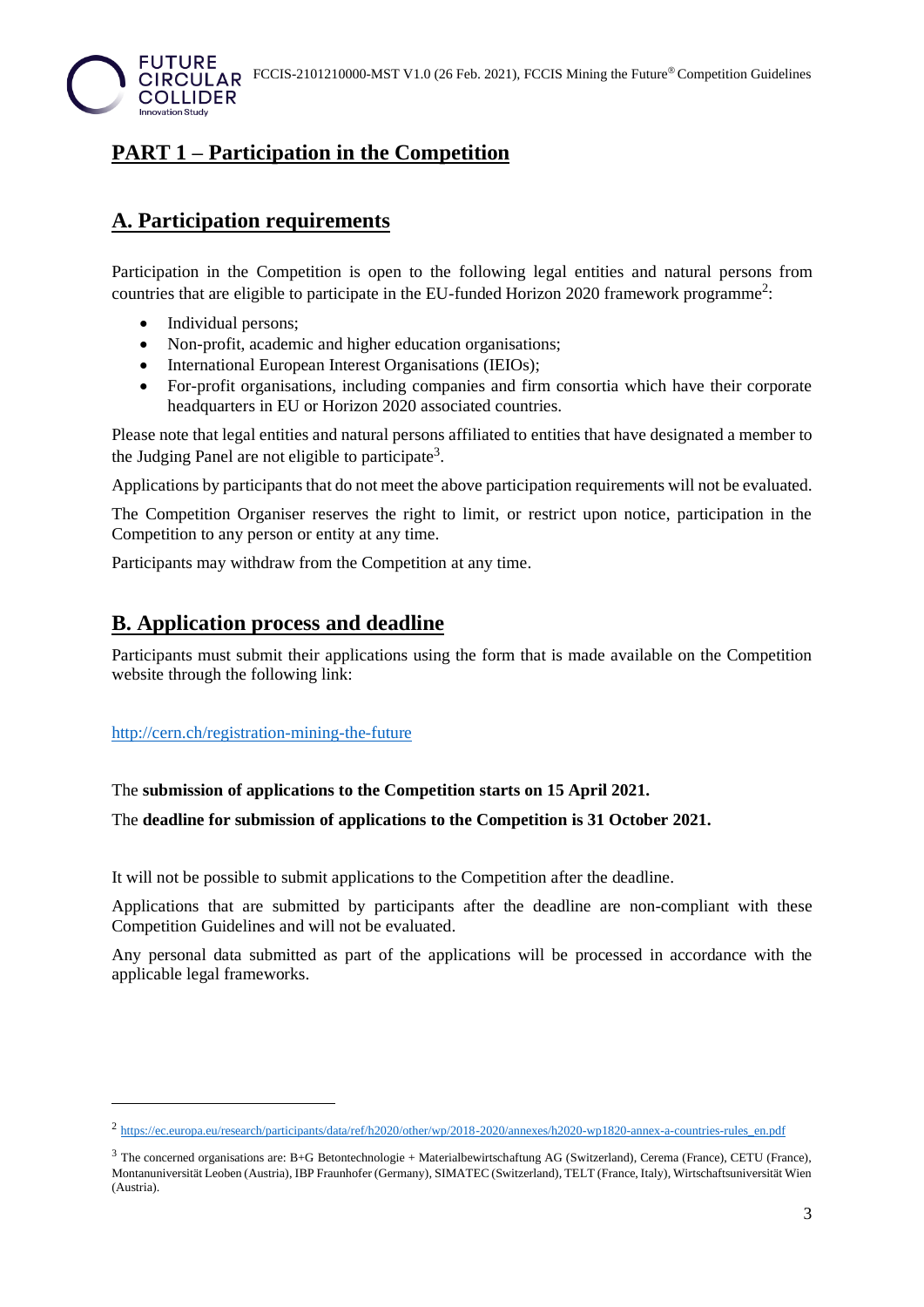

# **C. Application Content & Criteria**

Each application must meet the following criteria in order to be considered by the Judging Panel:

- The application must contain a credible and promising solution for the re-use of molasse excavated materials with a likelihood that the proposed technology can be turned into a product, service or industrial process by 2030.
- The solution must be originally developed or implemented.
- The application must explain all activities necessary to produce one or more end products or enduse processes or services using molasse that has resulted from a subsurface excavation process. The details of the construction methodology are not determined and may vary from conventional tunnelling using roadheaders and/or drill and blast, to mechanised tunnelling using tunnel boring machines, where the type of face and ground support is not determined. The existing raw data from different laboratory tests (provided as supplemental materials to the participants in this Competition) does therefore not include an inventory of pollutants that emerge from the subsurface construction methods.
- The application must contain a description of the current technology readiness of the proposed technology (TRL scale level indication, refer to [Annex 1: Technology Readiness Levels \(TRL\)\)](#page-9-0), including evidence of the feasibility in a controlled, laboratory environment.
- Only proposals that have successfully completed TRL 3 at the time of submission are eligible for participation in the competition.
- Demonstration of TRL 4 is required in Phase 2 of the competition.
- The technological process must be developed for non-military purposes only.

Applications that do not meet the above criteria will not be evaluated.

Participants may submit single or multiple applications, provided that each application represents a distinct technological approach and molasse conversion process.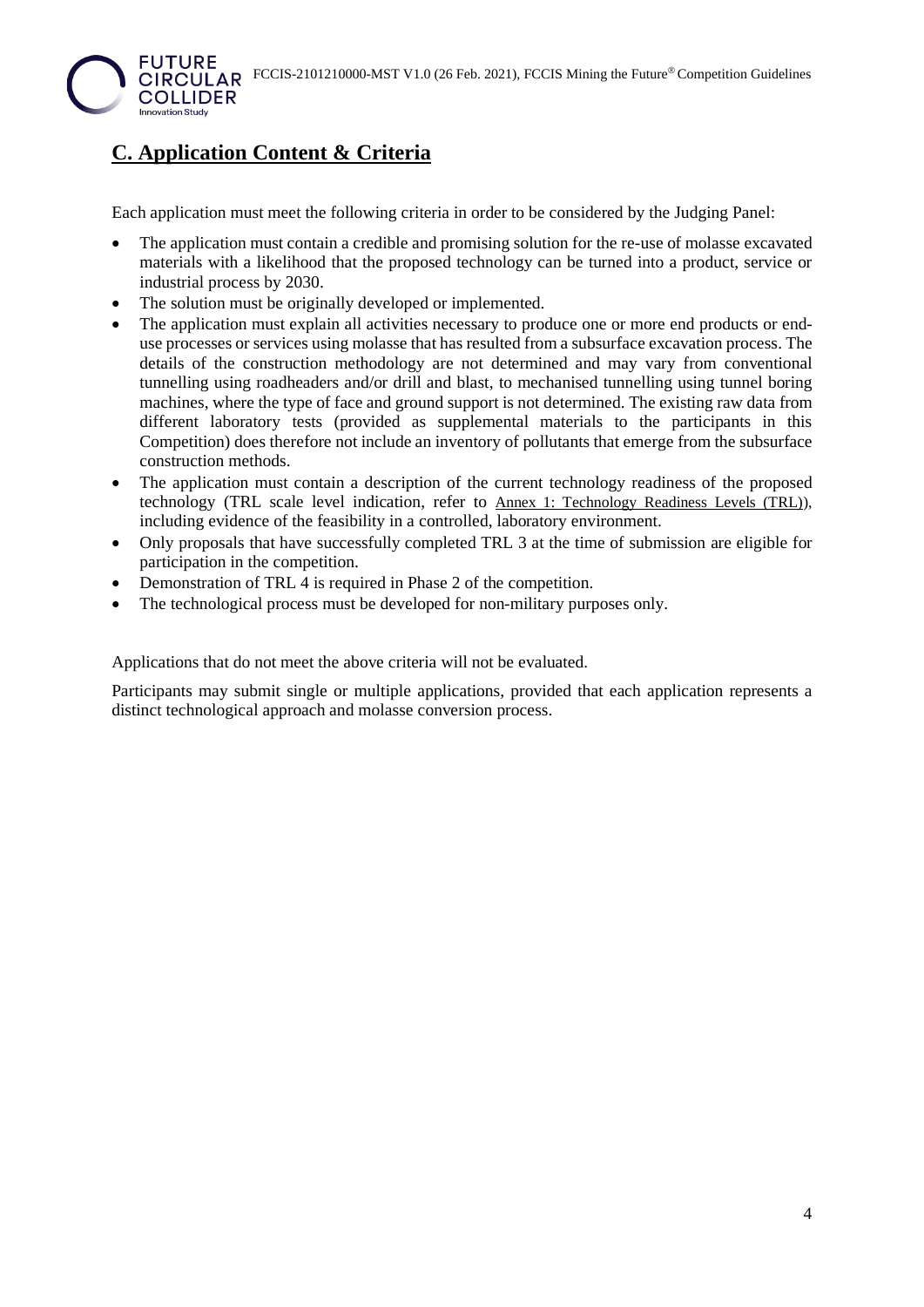

# **PART 2 – Evaluation of Applications**

### **A. Judging Panel**

The Judging Panel is composed of international experts from around the globe in the fields of geology, subsurface engineering, materials science, innovation management and environmental management. The Judging Panel may, at its discretion, involve additional scientific advisors on a consultancy basis at any stage in the Competition evaluation, provided that the decision to do so is made unanimously by the Judging Panel.

The Judging Panel evaluates, on a best-efforts basis, the applications in an impartial and constructive manner, each Judge in a personal capacity and not representing any company or organisation.

Each Judge will treat information received in the course of the Competition as confidential and commits to using the information solely for the purposes of evaluating the applications.

If a Judge becomes aware that he/she has a conflict of interest with any of the participants, he/she is required to promptly inform the Competition Organiser. Should a conflict of interest or the perception of same be established, he/she shall cease all activities related to the Competition. The Competition Organiser reserves the right to excuse any member of the Judging Panel in the event of any actual or perceived non-compliance with their responsibilities.

### **B. Evaluation process, evaluation criteria and scoring**

All applications received by the deadline will be evaluated in a transparent and non-discriminatory manner.

#### **Phase 1: Technical and business viability assessment**

In Phase 1, the Judging Panel will evaluate the applications for their technical and business viability on the basis of the criteria set out below.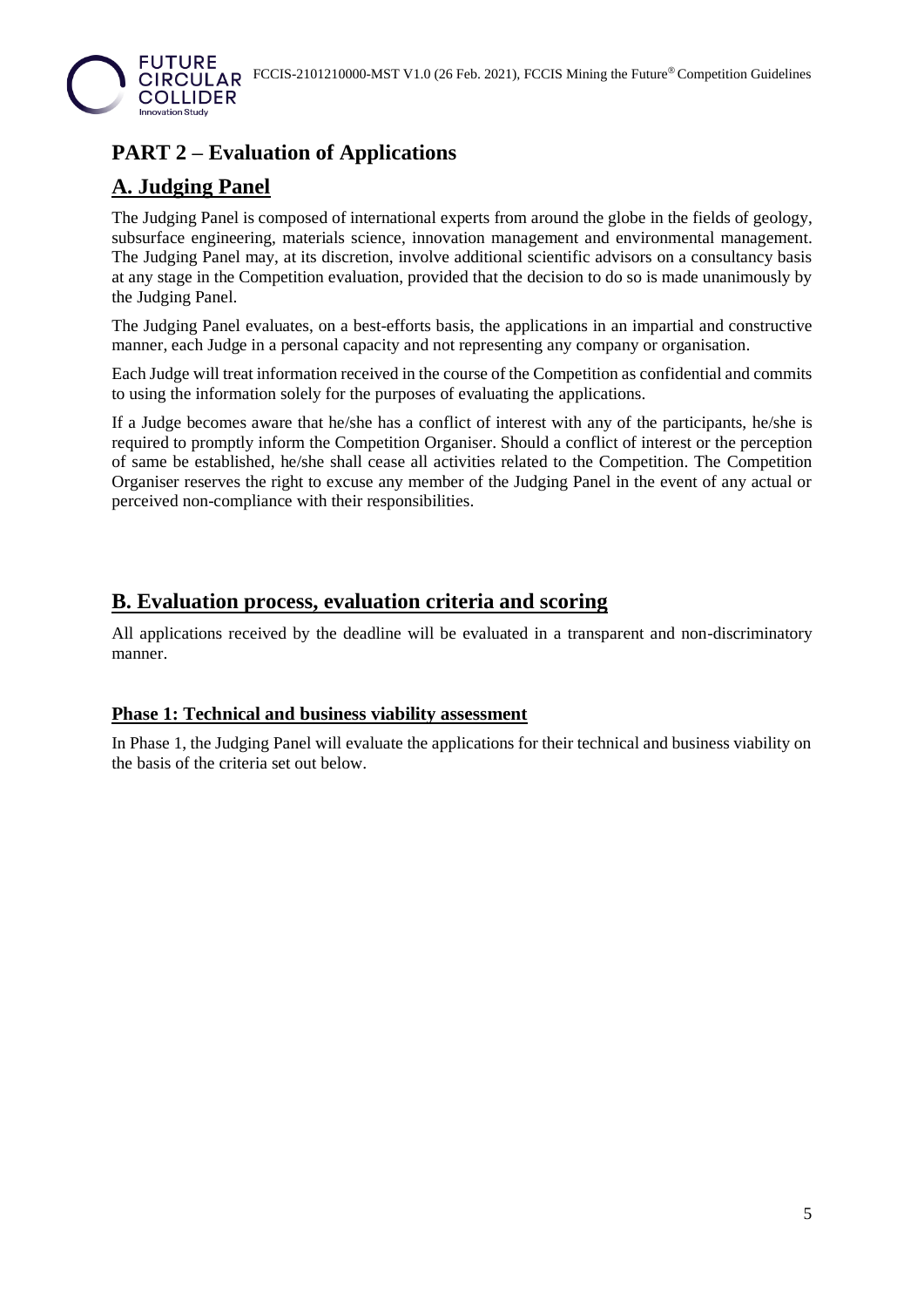

#### **Evaluation criteria**

| <b>I.</b> Technical feasibility |                                                                                |  |
|---------------------------------|--------------------------------------------------------------------------------|--|
| <b>Points</b>                   | <b>Description</b>                                                             |  |
| $\Omega$                        | Not feasible                                                                   |  |
| 1                               | Not credible or feasibility not likely                                         |  |
| $\overline{2}$                  | Possible in principle with substantial additional developments                 |  |
| 3                               | Feasible with additional developments                                          |  |
| $\overline{4}$                  | Technology ready with development that only concerns the set-up of the process |  |

| II. Economic viability in terms of revenue |                                                                       |  |
|--------------------------------------------|-----------------------------------------------------------------------|--|
| <b>Points</b>                              | <b>Description</b>                                                    |  |
| $\theta$                                   | No to insignificant value (0 to 1 Euro per m3 of treated materials)   |  |
| 1                                          | Small value (1 to 20 Euro per m3 of treated materials)                |  |
| 2                                          | Some value (21 to 50 Euro per m3 of treated materials)                |  |
| 3                                          | Relevant value potential (51 to 100 Euro per m3 of treated materials) |  |
| 4                                          | High value (more than 100 Euro per m3 of treated materials)           |  |

| <b>III.</b> Societal value |                                                                          |  |
|----------------------------|--------------------------------------------------------------------------|--|
| Points                     | Description                                                              |  |
| $\boldsymbol{0}$           | Negative value (use case creates additional nuisances such as pollution) |  |
| 1                          | Value neutral (no additional value created for the society)              |  |
| 2                          | Little value, considering also nuisances created                         |  |
| 3                          | Some value, considering also nuisances created                           |  |
| $\overline{4}$             | High value, considering also nuisances created                           |  |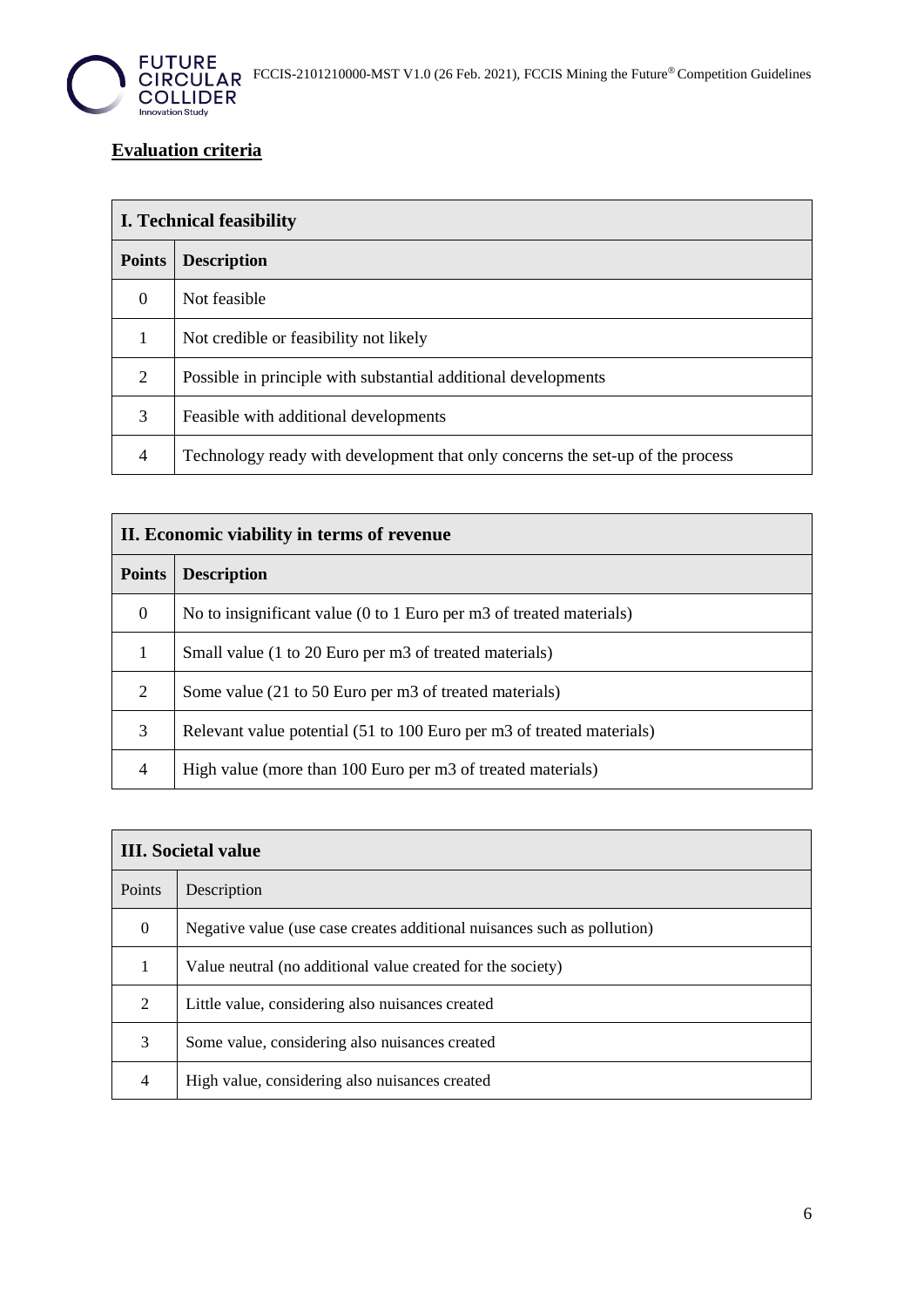

| <b>IV.</b> Project relevance |                                                                                                                                                                                                              |  |
|------------------------------|--------------------------------------------------------------------------------------------------------------------------------------------------------------------------------------------------------------|--|
| <b>Points</b>                | <b>Description</b>                                                                                                                                                                                           |  |
| $\overline{0}$               | No relevance: The application does not concern materials expected in the future circular<br>collider project or use case cannot be implemented in the concerned project perimeter /<br>region.               |  |
| $\mathbf{1}$                 | Insignificant relevance: Only a small fraction $\lt$ 10% of the excavated materials are<br>concerned by the application or the use case is difficult to implement in the region<br>concerned by the project. |  |
| 2                            | Moderate relevance: A relevant amount up to 30% of the excavated materials are concerned<br>by the application and the use-case can be implemented in the region concerned by the<br>project.                |  |
| 3                            | Medium relevance: Up to 50% of the excavated materials are concerned by the application<br>and the use-case can be implemented in the region concerned by the project.                                       |  |
| 4                            | High relevance: More than 50% of the excavated materials are concerned by the application<br>and the use-case can be implemented in the region concerned by the project.                                     |  |

#### **Evaluation process**

The points of all four criteria are summed up. A maximum score of 16 can be reached.

Applications that receive 12 points or more will proceed to Phase 2.

Entries that are excluded at Phase 1 will no longer be considered in the subsequent phase.

In the event that none of the applications receive 12 points in Phase 1, the Competition will cease and there will be no winner.

All participants will be notified by the Competition Organisers as to whether they will continue to Phase 2 or not.

The Judging Panel is not required to provide unsuccessful participants that do not proceed to Phase 2 with feedback regarding their evaluation.

By taking part in the Competition, participants accept the outcome of the Judging Panel evaluation as final and binding.

Evaluation results cannot be contested.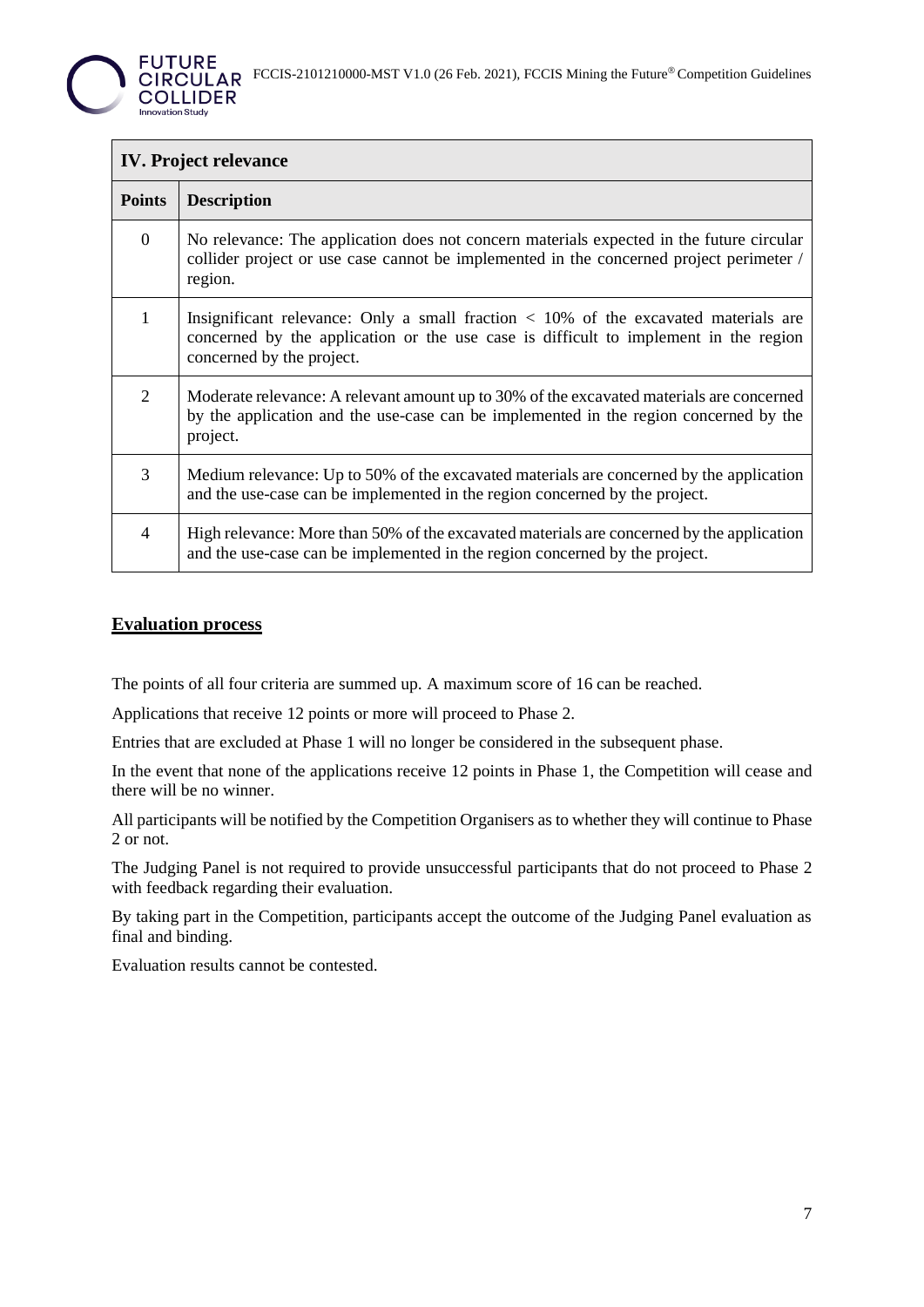

#### **Phase 2**

Phase 2 of the Competition comprises a detailed scientific and technical review of the applications selected in Phase 1.

Based on the criteria used to pre-select applications in phase 1, the selected applications will be carefully examined in phase 2.s

Phase 2 uses the same evaluation criteria as phase 1, namely:

- 1. Technical feasibility
- 2. Economic viability
- 3. Societal value
- 4. Project relevance

The detailed review in phase 2 aims to further assess and clarify the ranking of the selected submissions in order to identify the most credible, promising and viable technology among them.

Each of the participants will meet the Judging Panel, through the use of a video conferencing tool. During this session, the Judging Panel will carry out an interview style review to elucidate further information in relation to the application. In particular, the Judging Panel will verify the technical readiness of the proposed technology in the application by requesting demonstrations by the participants of their technologies in a controlled environment.

In the Phase 2 evaluation, the Judging Panel may consult further domain-specific experts in order to assess the technical readiness of the proposed technology in the application.

The Judging Panel will select the winner of the Competition. The winner will be awarded a prize, as detailed in Part 2 C below.

If the Judging Panel deems that none of the applications in Phase 2 can demonstrate the necessary level of technical readiness of their proposed technology, the Judging Panel may decide that the Competition does not have a winner, and no prize will be awarded.

The Judging Panel will produce a written justification for the selection of the winner and the reasons for non-selection of the applications which passed to Phase 2.

As above, participants must accept the outcome of the Judging Panel evaluation as final and binding.

Evaluation results cannot be contested.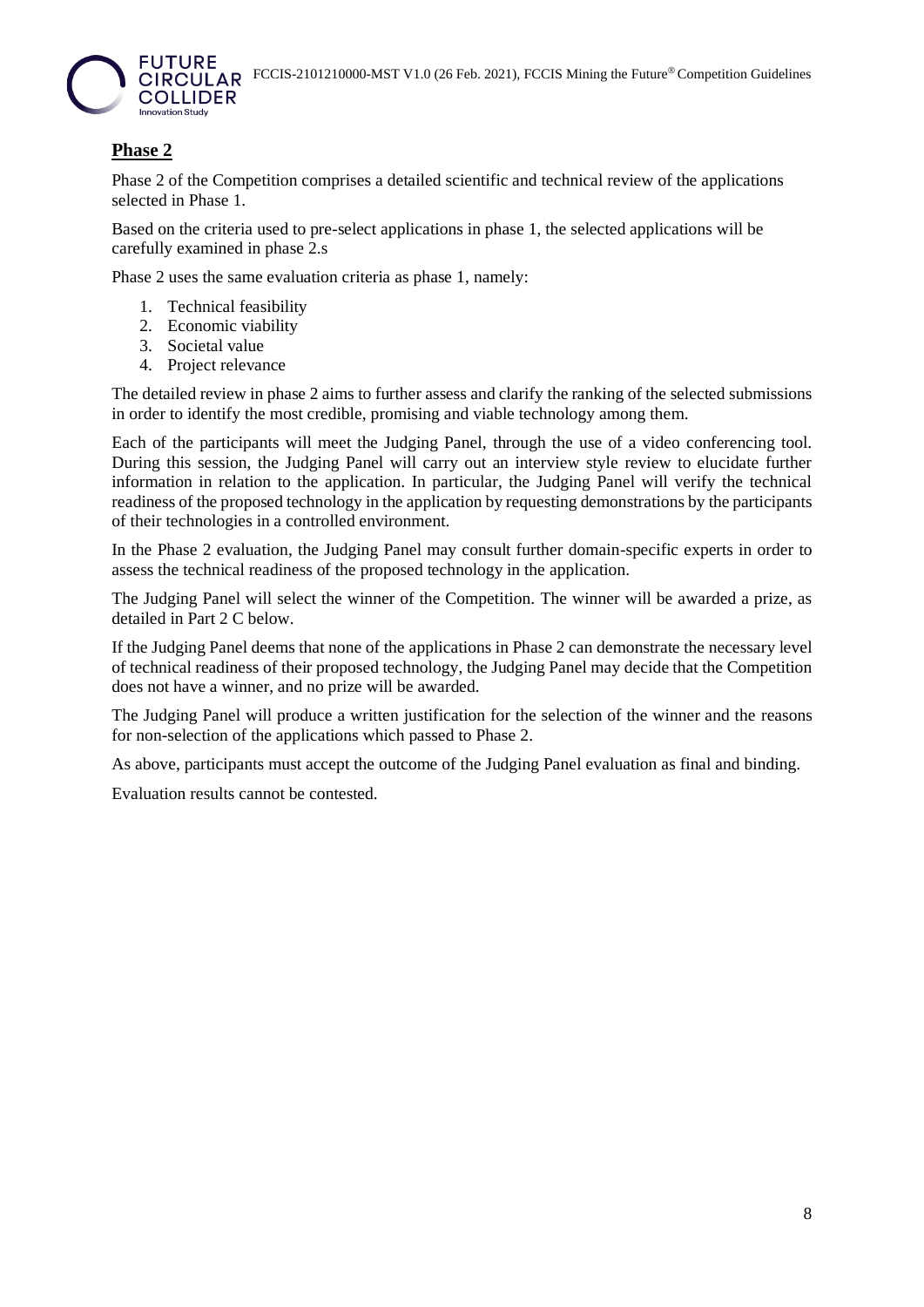

# **C. Award**

Following the adjudication of Phase 2 of the Competition, the Judging Panel will announce a single or no winner in August 2022.

In the event that a winner is selected, an award ceremony is scheduled to take place in October 2022 at ZaB-Zentrum am Berg (www.zab.at), an underground research centre of the Competition Organiser. In case of ongoing restrictions related to the Covid-19 pandemic, should it be necessary, the award ceremony may be held remotely by videoconference.

The award is a service contract made available by the Competition Organiser and will contain a contribution to the TRL advancement of the winning application by contracting technical services in laboratories and testing facilities from small scale to large-scale tests.

The most suitable option will be determined by the Competition Organiser, taking into account the winner's specific circumstances.

The service will be contracted directly by the Competition Organiser.

The total financial value of the award does not exceed 40 000 EUR.